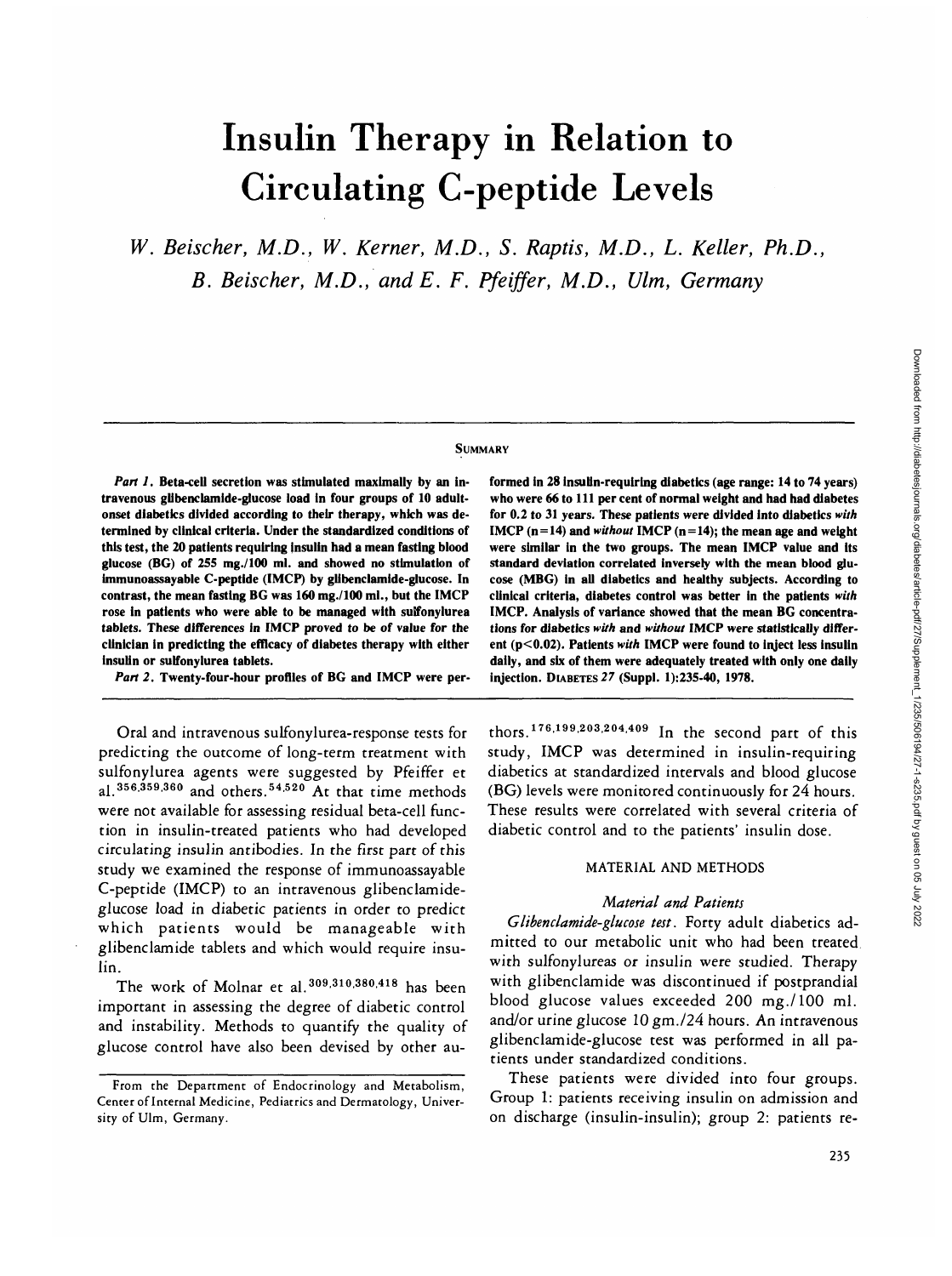#### **W. BEISCHER, M.D., AND ASSOCIATES TABLE 1**

| group of patients                               | sex                   | $%$ of<br>normal weight | age at<br>examination<br>(years) | duration of<br>diabetes<br>(years) | duration of<br>insulin treatment<br>(years) |  |
|-------------------------------------------------|-----------------------|-------------------------|----------------------------------|------------------------------------|---------------------------------------------|--|
| $\mathbf{I}$ :<br>insulin-insulin<br>$(n=10)$   | 5Q<br>$5\sigma$       | 102<br>$77 - 112$       | 52.5<br>$36 - 74$                | 10<br>$1 - 33$                     |                                             |  |
| $\mathbf{I}$ :<br>tablets-insulin<br>$(n=10)$   | 7Q<br>$3\sigma$       | 94.5<br>$71 - 133$      | 67<br>$42 - 78$                  | 11.5<br>$1 - 15$                   |                                             |  |
| $\mathbf{m}$ :<br>insulin-tablets<br>$(n=10)$   | 4 <sub>Q</sub><br>6 ď | 113<br>$84 - 186$       | 63<br>$50 - 76$                  | 11<br>$2 - 16$                     | 3<br>$0.3 - 10$                             |  |
| $\mathbf{N}$ :<br>tablets - tablets<br>$(n=10)$ | 6 Q<br>4 ơ            | 106<br>$95 - 125$       | 61.5<br>$31 - 71$                | 7.5<br>$0 - 19$                    |                                             |  |

**Median values and range for clinical data of 4 groups of diabetic patients**  $(I \text{ to } \mathbf{\overline{N}})$  subjected to an i.v. glibenclamide-glucose load.

ceiving sulfonylureas on admission and insulin on discharge (tablets-insulin); group 3: patients receivin insulin on admission and sulfonylurea tablets on discharge (insulin-tablets); group 4: patients receiving sulfonylureas on admission and on discharge (tabletstablets). The only criteria for selecting these 40 patients were a well-documented medical history, absence of other endocrine diseases, and a normal serum creatinine value.

The clinical data are shown in table 1. For comparison, glibenclamide-glucose tests were also performed in six healthy volunteers, aged 22 to 27 years, within 85 to 99 per cent of normal weight.25

*Twenty-four-hour profile.* IMCP and BG were determined at standardized intervals over 24 hours during continuous monitoring. The criteria for selecting these patients were the same as for the previous group.

The clinical data of these diabetics are given in table 2. The patients were divided into diabetics *with*  $(n=14)$  and *without*  $(n=14)$  IMCP according to their mean IMCP concentration obtained during the 24hour profile and its standard deviation. A mean IMCP level of 1 ng. per milliliter (33 $\times$ 1;<sup>-11</sup> mol per liter) or a standard deviation of 0.25 ng./ml.  $(8.3 \times 10^{-11})$ mol per liter) were arbitrarily chosen as the limits to divide the groups. The distribution of age and weight was similar within both groups. Insulin (table 2, columns 7 and 8) was given in an intermediate-acting form in one subcutaneous injection before breakfast (six patients *with* IMCP) or in two injections, one before breakfast and one before dinner. In most diabetics receiving two injections, regular insulin was also given in combination. Five to 10 determinations of the fasting BG, the BG one to two hours after breakfast, 24-hour glucose excretion, and urinary excretion of ketone bodies were used for classifying the quality of metabolic control. Control was considered *good* if 90 per cent of all values fell within the following limits: 100 to 150 mg./lOO ml. for fasting glucose, 100 to 200 mg./lOO ml. for postprandial glucose, 0 to 20 gm./24 hours for urinary glucose excretion, and if there was no ketonuria. Control was con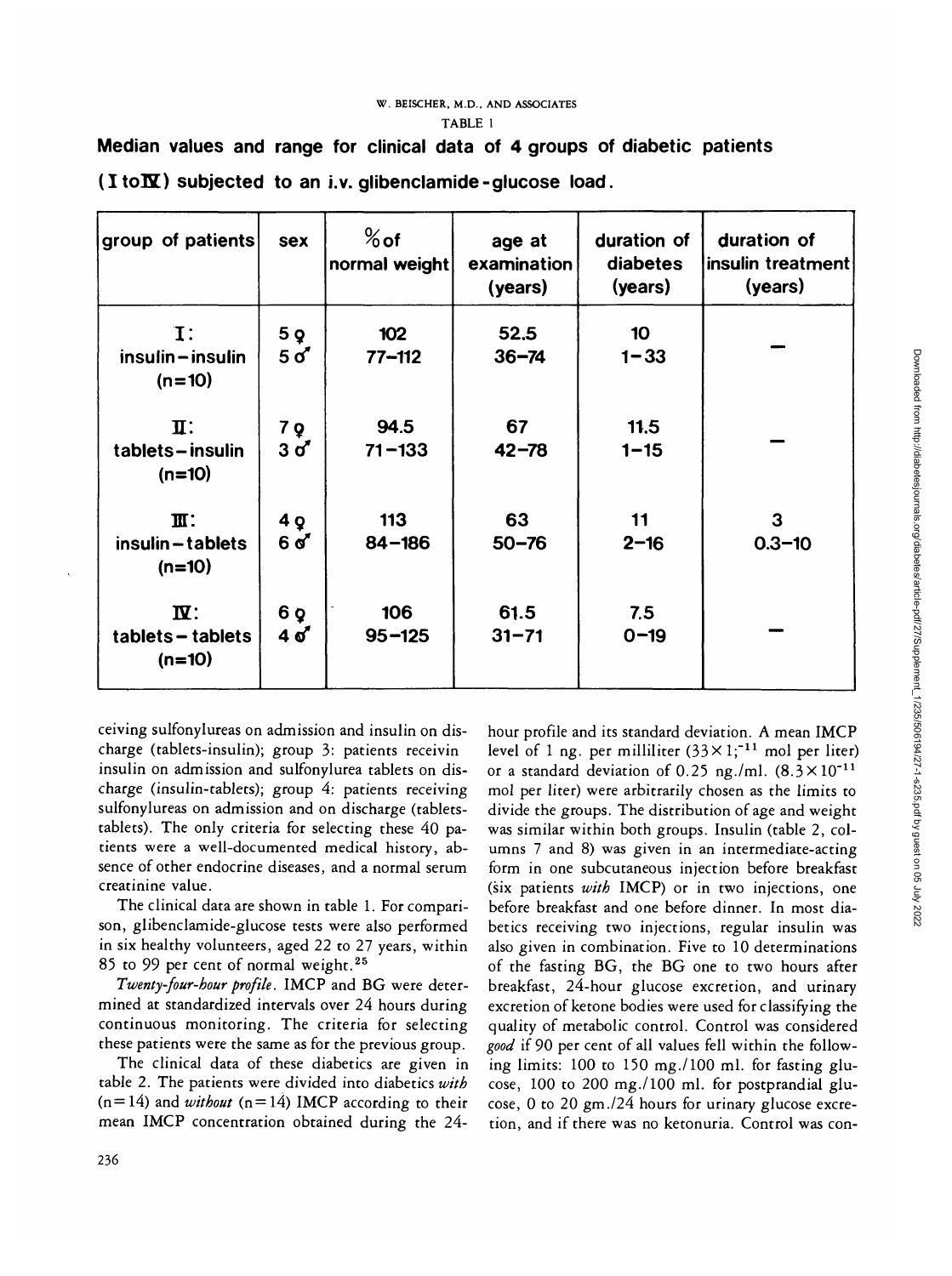**TABLE 2**

| group of<br>patients                 | <b>Sex</b>                       | $%$ of<br>normal<br>weight | age at<br>mani-<br>$exa -$<br> mination festation (years)  treatment <br>(years)<br>(years) |                 | duration of<br>diabetes insulin<br>(years) |                   | insulin therapy<br> (U/24 h) (U/kg/24 h) |                       | <b>Metabolic</b><br>Control |                                                     |
|--------------------------------------|----------------------------------|----------------------------|---------------------------------------------------------------------------------------------|-----------------|--------------------------------------------|-------------------|------------------------------------------|-----------------------|-----------------------------|-----------------------------------------------------|
| with"IMCP<br>$(n=14)$                | 8 <sub>Q</sub><br>6 <sub>o</sub> | 90<br>68-108               | 32<br>$14 - 74$                                                                             | 23<br>$13 - 61$ | 5<br>$0.2 - 30$                            | 1,8<br>$0.1 - 30$ | 27<br>$15 - 72$                          | 0.55<br>$0.22 - 1.07$ | good<br>tolerable<br>bad    | $\therefore$ 4<br>$\div$ 8<br>$\therefore$ 2        |
| "without"<br><b>IMCP</b><br>$(n=14)$ | 12 <sub>Q</sub><br>2d            | 94<br>$72 - 111$           | 27<br>$16 - 68$                                                                             | 19<br>$2 - 64$  | 6,5<br>$1 - 31$                            | 6<br>$1 - 31$     | 43<br>$18 - 84$                          | 0,71<br>$0.3 - 1.53$  | good<br>tolerable<br>bad    | $\cdot$ $\cdot$<br>$\therefore$ 5<br>$\therefore$ 9 |

**Median values and range for clinical data of insulin requiring diabetics subjected to 24 hour profiles of blood glucose (BG) and immunomeasurable C-peptide (IMCP).**

sidered *tolerable* if at least 50 per cent and as *bad* if less than 50 per cent of all determinations were within these limits.

For comparison, 24-hour profiles were also done in four healthy volunteers (21 to 23 years; 76 to 92 per cent of normal weight).

## *Methods*

*Glibendamide-glucose test.* After an overnight fast and discontinuing insulin or sulfonylureas for 24 hours, 2 mg. glibendamide and 0.33 gm. glucose per kilogram body weight were given intravenously within two minutes. The times of blood sampling are shown in figure 1.

*Twenty-four-hour profile.* Continuous BG monitoring was started between 700 and 800. All subjects had lunch at 13°°; the other times of food intake as well as the times of insulin injection varied within the limits of one hour (figure 3). Periods of exercise were not included in the profiles.

IMCP was determined in 23 timed samples during the 24-hour profiles. From these data the mean value for each subject (MIMCP) and its standard deviation (SD-IMCP) was calculated (figure 2), as were the mean levels at similar time points for each group of subjects (figure 3). The BG concentration was read from the continuously monitored profiles at the 23 selected times, and the individual's mean concentration of blood glucose (MBG) as well as the mean levels for the groups of subjects were calculated.

The diet comprised the individual's basal caloric requirement plus 30 per cent. Breakfast, lunch, and dinner were the major meals, consisting of 20, 30 and 25 per cent of the total kcal's, respectively. The kcals were made up of 40 per cent carbohydrate, 40 per cent fat, and 20 per cent protein. The patients were given their usual insulin dose.

*Determination of BG and IMCP.* Single determinations of blood and urine glucose were carried out according to the GOD-Perid method.<sup>412,499</sup> Continuous BG monitoring was performed either by an Auto-Analyzer (Technicon, Bad Vibel, Germany) and the hexokinase/glucose-6-phosphatase-dehydrogenase method<sup>413</sup> or by the analyzer unit of the artificial beta-cell (Biostator, Miles, Elkhart, Ind.).<sup>23,70</sup> The methods for the determination of IMCP and of its proinsulin portion have been described previously.<sup>24,262</sup> The lower detection limit of IMCP was 0.5 ng. per milliliter  $(16.5 \times 10^{-11}$  mol per liter).

*Statistical analysis.* Analysis of variance and covariance, including repeated measures, was carried out according to the Health Science Computing Facilities, University of California, Los Angeles.

## RESULTS

*Glibenclamide-glucose test.* Following intravenous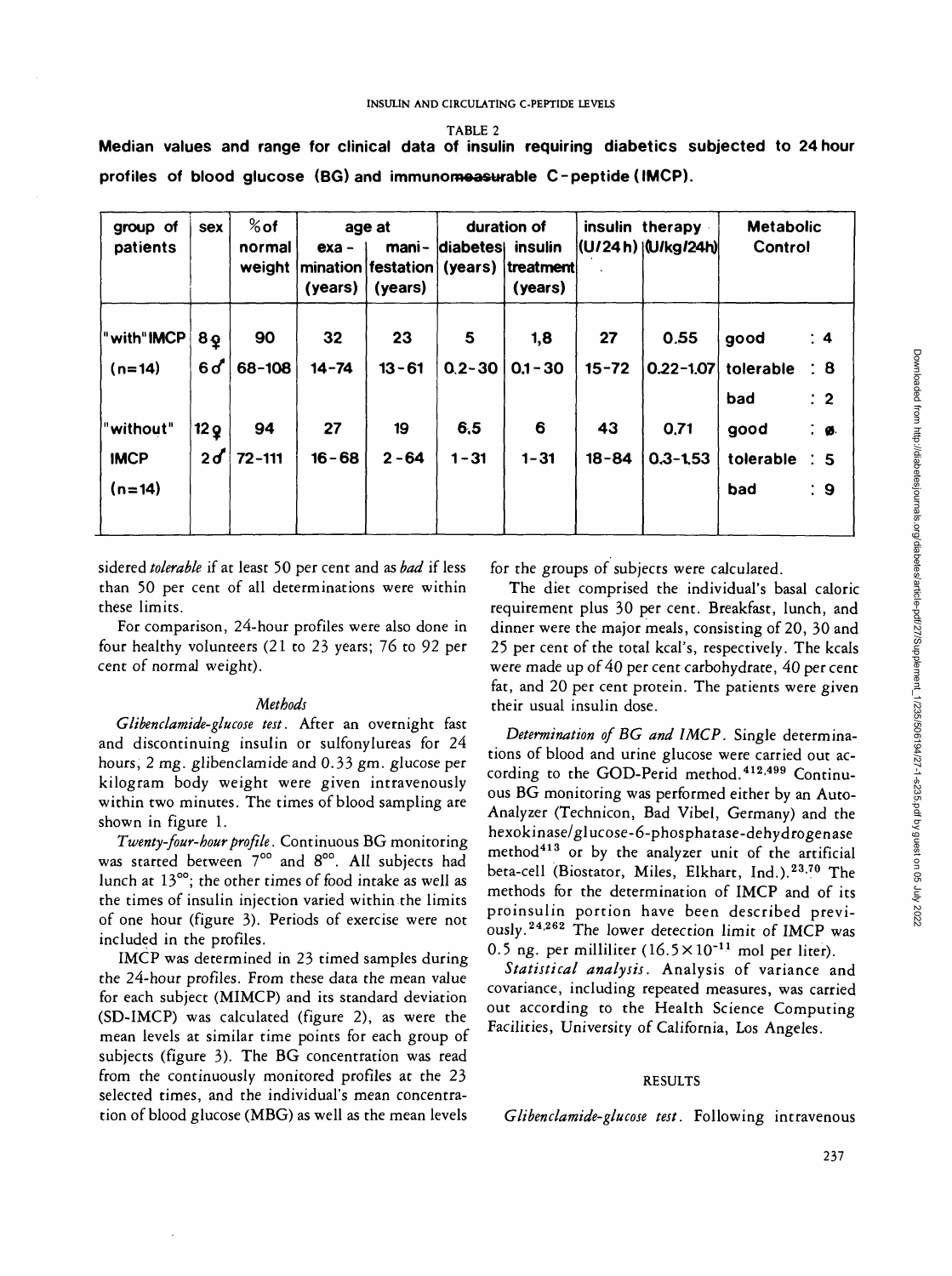

**FIG. 1. Blood glucose (BG) and immunoassayable C-peptide (IMCP) concentrations after stimulation (f ) with glibenclamide-glucose intravenously (2 mg.-0.33 gm./kg.) in diabetics divided into four groups (n = 10 each) according to therapy on admission and on discharge with either insulin or sulfonylurea tablets. Mean values + S.E.M.**

glibenclamide-glucose the mean BG concentrations were much higher for the diabetics requiring insulin (groups 1 and 2) than for the patients requiring sulfonylureas only (groups 3 and 4) (figure 1). The BG pattern was similar in the four groups of diabetics, rising to a maximum at 5 minutes, followed by a

steady fall to the fasting level at 180 minutes. The mean IMCP concentration was highest in group 3 followed by 4, 2, and finally 1 (figure 1). IMCP responded to glibenclamide-glucose in the patients who could be treated with sulfonylurea tablets (groups 3 and 4), and the mean IMCP levels were still maxi-



## **FIGURE 2**

**Correlation of the individual mean immunoassayable C-peptide (MIMCP, left side) and blood glucose (MBG, right side) with the standard deviation of MIMCP (SD-IMCP). The values were calculated from 24-hour profiles in healthy subjects (A) and in three groups of diabetics: o diabetics with IMCP, one insulin injection per day; • diabetics with IMCP, two insulin injec**tions per day; and **V**diabetics without **IMCP.**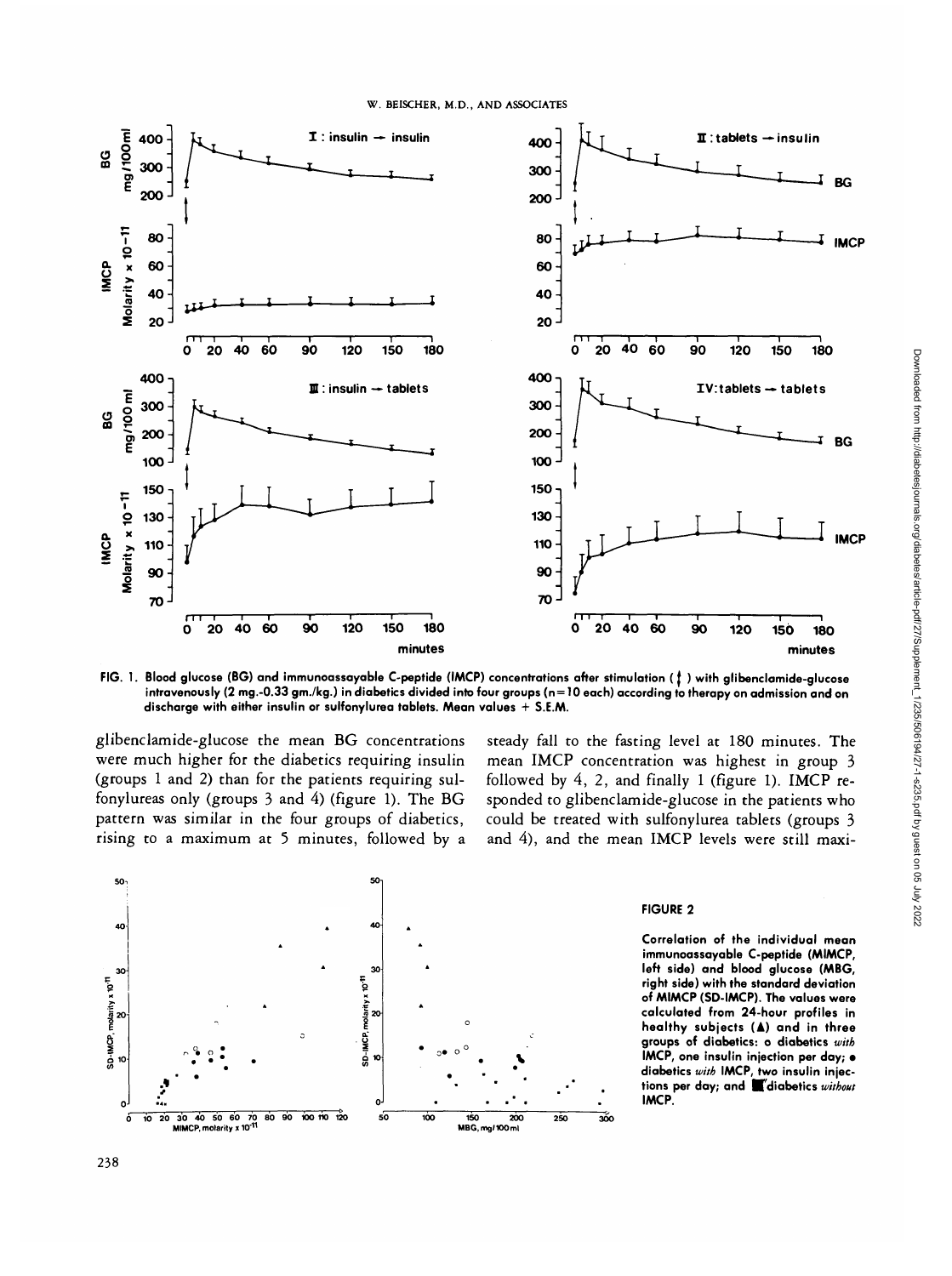mally raised at 180 minutes in these diabetics. However, an absent or very low response to glibenclamide-glucose was found in the insulin-requiring diabetics (groups 1 and 2).

In healthy subjects the mean BG rose from 77 mg./lOO ml. at zero minutes to a maximum of 206 mg./lOO ml. at 5 minutes; thereafter the mean value declined to 52 mg./lOO ml. at 90 minutes and then returned to 75 mg./lOO ml. at 180 minutes. IMCP rose from  $45 \times 10^{-11}$  mol per liter at zero minutes to peak at  $158 \times 10^{-11}$  mol per liter at 40 minutes and .<br>returned to 40×10<sup>-11</sup> mol per liter at 180 minutes.

*Twenty-four-hour profile.* Patients *with* and *without* IMCP had a similar duration of diabetes, whereas the duration of insulin therapy and the amount of insulin required differed more between the groups (table 2). The four patients with *good* and the majority of patients (8 of 13) with *tolerable* metabolic control belonged to the group *with* IMCP. The majority of patients (9 of 11) in *bad* metabolic control were in the group *without* IMCP (table 2). A subgroup of six patients *with* IMCP injected insulin only once daily; three of these patients were *in good* and three in *tolerable* metabolic control.

An inverse correlation between the mean blood glucose (MBG) and the standard deviation of the mean IMCP (SD-IMCP) in the healthy subjects and all diabetics is obvious from the right side of figure 2. A tendency for lower MBG is seen in the group of patients *with* than the patients *without* IMCP. A correlation between the individual mean IMCP (MIMCP) and its standard deviation (SD-IMCP) in the healthy subjects and all diabetics can be seen from the left side of figure 2.

The mean BG concentration was highest for the diabetics *without* IMCP, followed by the diabetics *with* IMCP and two daily insulin injections (except for the period between 9<sup>oo</sup> and 11<sup>oo</sup>), the diabetics with IMCP and one daily insulin injection and finally the healthy subjects (figure 3, upper half). The opposite result was found for the mean IMCP concentration (figure 3, lower half). The changes in BG following meals were of similar magnitude in all the diabetic groups and were greater than in healthy volunteers. The swings of IMCP following meals were absent in the patients *without* IMCP, were small but delayed in the patients *with* IMCP and two daily insulin injections, and were still subnormal and delayed in the diabetics *with* IMCP and one daily insulin injection.

The mean BG concentrations during the period between 13°° to 17<sup>00</sup> in the diabetics *with* and *without* IMCP were subjected to an analysis of variance. The



**FIG. 3. Mean concentrations of blood glucose (BG, upper half) and immunoassayable C-peptide (IMCP, lower half) during 24-hour profiles in healthy subjects and three groups of diabetics. A healthy subjects, mean standard deviation of IMCP (MSD-IMCP)=25.0, mean standard deviation of BG (MSD-BG)=13.8, n=4; o diabetics with IMCP, one insulin injection per day, MSD-IMCP=42.1, MSD-BG=50.9, n=6; • diabetics with IMCP, two insulin injections per day, MSD-IMCP=l4.6, MSD-BG=64.9, n=8 ; • diabetics without IMCP, MSD-IMCP=4.7, MSD-BG=76.1, n = 14. Arrows indicate: l = insulin injections, l.B=first breakfast, 2.B=second breakfast, L=lunch, C=coffee, D=dinner, Sn=snack.**

probability of the error of the difference found was below 2 per cent. No influence on the BG concentration was detected when the total amount of insulin injected was introduced as a covariate. Interactions between times and groups were not significant.

## DISCUSSION

Insulin-requiring diabetics had a higher fasting BG level than patients treated successfully with oral sulfonylureas and showed no response of IMCP during a standardized glibenclamide-glucose test. The lack of response of IMCP might be explained by maximal stimulation of beta cells by the high fasting BG concentrations. In clinical practice the response of IMCP to the glibenclamide-glucose stimulus proved to be valuable for predicting the response to therapy with